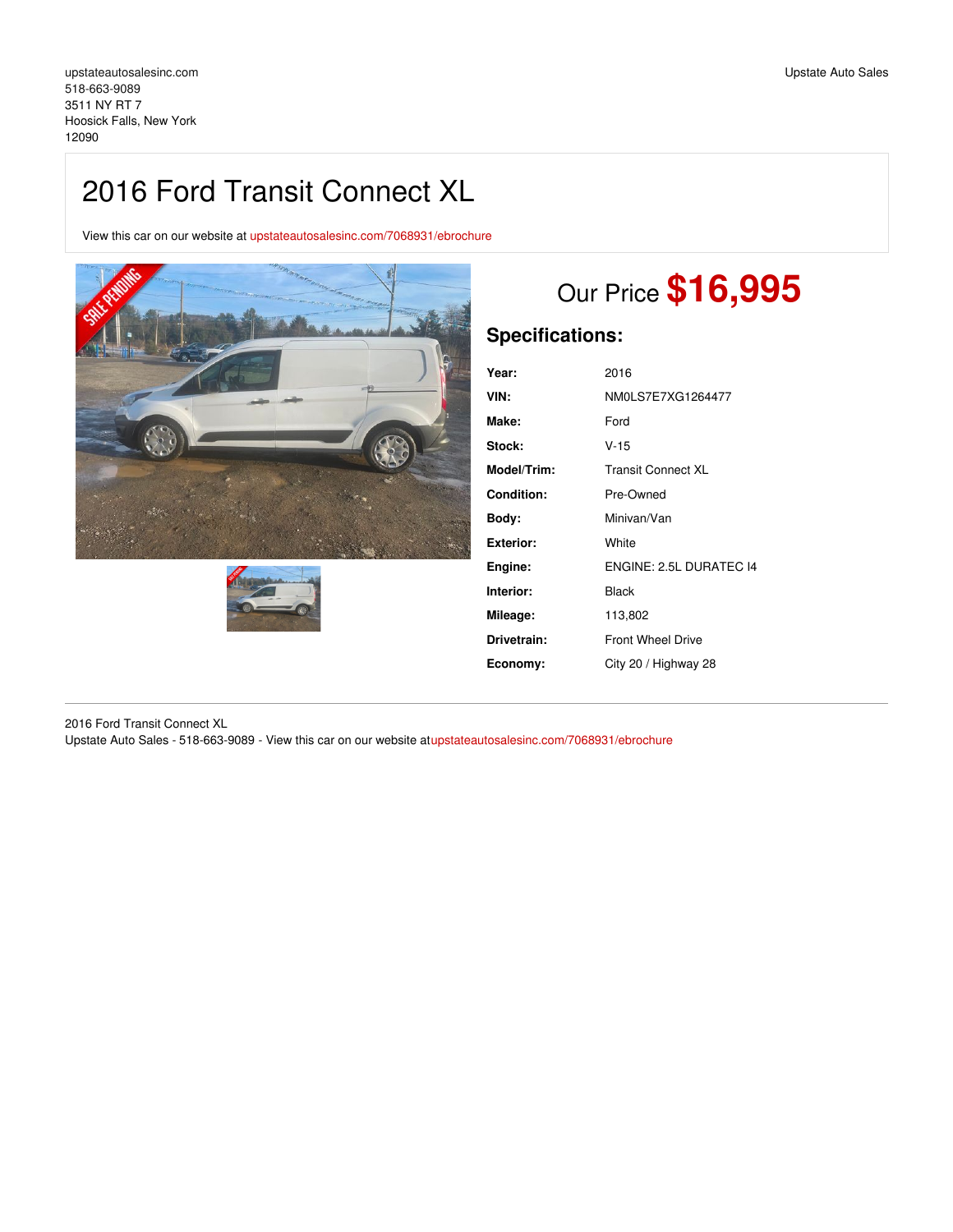

2016 Ford Transit Connect XL

Upstate Auto Sales - 518-663-9089 - View this car on our website a[tupstateautosalesinc.com/7068931/ebrochure](https://upstateautosalesinc.com/vehicle/7068931/2016-ford-transit-connect-xl-hoosick-falls-new-york-12090/7068931/ebrochure)

## **Installed Options**

#### **Interior**

- 4-Way Driver Seat- 4-Way Passenger Seat- Analog Appearance- Cargo Space Lights
- Cloth Door Trim Insert- Delay Off Interior Lighting- Delayed Accessory Power
- Driver And Passenger Door Bins- Driver Foot Rest- Engine Immobilizer
- Front Center Armrest w/Storage- Front Cloth Headliner- 1 Seatback Storage Pocket
- 1 12V DC Power Outlet- Power 1st Row Windows w/Driver 1-Touch Down
- Power Door Locks w/Autolock Feature- Redundant Digital Speedometer
- Remote Keyless Entry w/Integrated Key Transmitter and Illuminated Entry
- Seats w/Vinyl Back Material- Urethane Gear Shifter Material
- Vinyl Front Bucket Seats -inc: driver and passenger manual 4-way adjustment (fore/aft, lever recline) w/passenger fold-flat back
- Vinyl/Rubber Floor Trim- Front Cupholder- Front Only Vinyl/Rubber Floor Covering
- Full Floor Console w/Storage, Full Overhead Console w/Storage and 1 12V DC Power Outlet
- Gauges -inc: Speedometer, Odometer, Engine Coolant Temp, Tachometer and Trip Odometer
- Glove Box- Manual Adjustable Front Head Restraints- Manual Air Conditioning
- Manual Tilt/Telescoping Steering Column- Outside Temp Gauge

#### **Exterior**

- Wheels: 16" x 6.5" Steel w/XL Full Wheel Covers Variable Intermittent Wipers
- Tires: P215/55R16 97H XL AS -inc: full-size spare
- Tailgate/Rear Door Lock Included w/Power Door Locks Steel Spare Wheel
- Split Swing-Out Rear Cargo Access- Spare Tire Stored Underbody w/Crankdown
- Sliding Rear Doors- Perimeter/Approach Lights- Gray Rear Bumper- Gray Grille
- Gray Front Bumper- Gray Bodyside Moldings- Fully Galvanized Steel Panels
- Clearcoat Paint- Black Side Windows Trim and Black Front Windshield Trim
- Black Manual Side Mirrors w/Convex Spotter and Manual Folding Black Door Handles
- Aero-Composite Halogen Headlamps